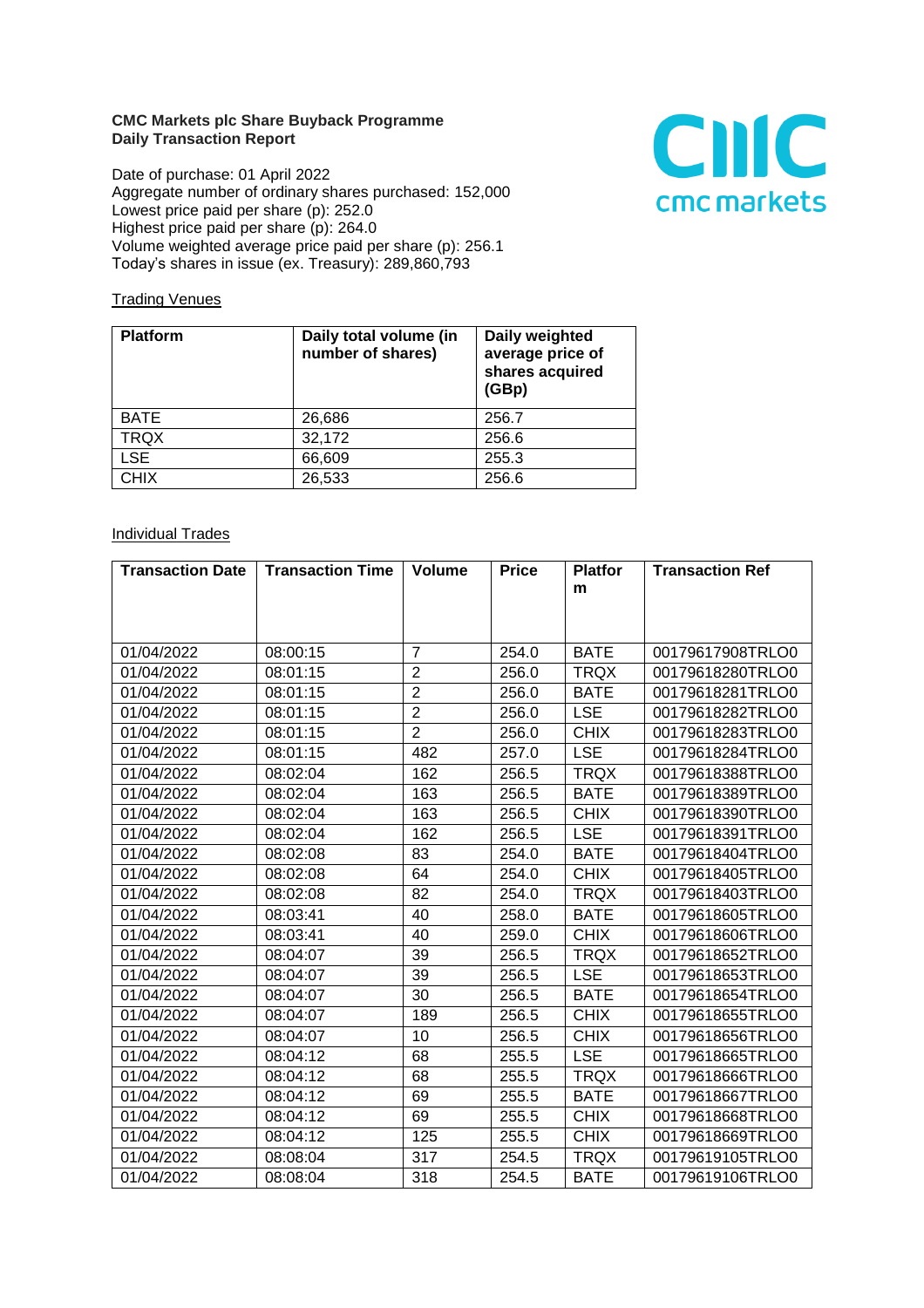| 01/04/2022 | 08:08:04 | 317 | 254.5 | <b>LSE</b>  | 00179619107TRLO0 |
|------------|----------|-----|-------|-------------|------------------|
| 01/04/2022 | 08:08:04 | 317 | 254.5 | <b>CHIX</b> | 00179619108TRLO0 |
| 01/04/2022 | 08:08:05 | 98  | 254.5 | <b>LSE</b>  | 00179619111TRLO0 |
| 01/04/2022 | 08:08:09 | 103 | 256.0 | <b>LSE</b>  | 00179619117TRLO0 |
| 01/04/2022 | 08:08:09 | 41  | 255.0 | <b>LSE</b>  | 00179619118TRLO0 |
| 01/04/2022 | 08:08:09 | 167 | 255.0 | <b>LSE</b>  | 00179619119TRLO0 |
| 01/04/2022 | 08:08:09 | 36  | 255.0 | <b>LSE</b>  | 00179619120TRLO0 |
| 01/04/2022 | 08:08:09 | 59  | 255.0 | <b>LSE</b>  | 00179619121TRLO0 |
| 01/04/2022 | 08:08:09 | 130 | 255.0 | <b>LSE</b>  | 00179619122TRLO0 |
| 01/04/2022 | 08:08:09 | 130 | 255.0 | <b>LSE</b>  | 00179619123TRLO0 |
| 01/04/2022 | 08:08:09 | 130 | 255.0 | <b>LSE</b>  | 00179619124TRLO0 |
| 01/04/2022 | 08:08:09 | 72  | 255.0 | <b>LSE</b>  | 00179619125TRLO0 |
| 01/04/2022 | 08:08:09 | 438 | 255.0 | <b>LSE</b>  | 00179619126TRLO0 |
| 01/04/2022 | 08:11:45 | 174 | 257.5 | <b>LSE</b>  | 00179619533TRLO0 |
| 01/04/2022 | 08:14:50 | 404 | 258.5 | <b>LSE</b>  | 00179619832TRLO0 |
| 01/04/2022 | 08:14:50 | 404 | 258.5 | <b>TRQX</b> | 00179619833TRLO0 |
| 01/04/2022 | 08:14:50 | 405 | 258.5 | <b>BATE</b> | 00179619834TRLO0 |
| 01/04/2022 | 08:14:50 | 404 | 258.5 | <b>CHIX</b> | 00179619835TRLO0 |
| 01/04/2022 | 08:25:29 | 404 | 260.0 | <b>LSE</b>  | 00179621162TRLO0 |
| 01/04/2022 | 08:27:02 | 153 | 259.5 | <b>TRQX</b> | 00179621371TRLO0 |
| 01/04/2022 | 08:27:02 | 223 | 259.5 | <b>TRQX</b> | 00179621372TRLO0 |
| 01/04/2022 | 08:27:02 | 405 | 259.5 | <b>BATE</b> | 00179621373TRLO0 |
| 01/04/2022 | 08:27:02 | 404 | 259.5 | <b>CHIX</b> | 00179621374TRLO0 |
| 01/04/2022 | 08:27:02 | 28  | 259.5 | <b>TRQX</b> | 00179621375TRLO0 |
| 01/04/2022 | 08:29:51 | 260 | 258.0 | <b>CHIX</b> | 00179621664TRLO0 |
| 01/04/2022 | 08:29:51 | 266 | 258.0 | <b>BATE</b> | 00179621665TRLO0 |
| 01/04/2022 | 08:34:32 | 76  | 258.5 | <b>BATE</b> | 00179622502TRLO0 |
| 01/04/2022 | 08:34:32 | 341 | 258.5 | <b>BATE</b> | 00179622503TRLO0 |
| 01/04/2022 | 08:44:35 | 298 | 262.0 | <b>CHIX</b> | 00179623898TRLO0 |
| 01/04/2022 | 08:46:14 | 314 | 262.0 | <b>CHIX</b> | 00179624150TRLO0 |
| 01/04/2022 | 08:46:19 | 414 | 263.5 | <b>LSE</b>  | 00179624162TRLO0 |
| 01/04/2022 | 08:46:19 | 109 | 264.0 | <b>LSE</b>  | 00179624164TRLO0 |
| 01/04/2022 | 08:46:19 | 430 | 263.5 | <b>LSE</b>  | 00179624163TRLO0 |
| 01/04/2022 | 08:47:50 | 539 | 263.0 | <b>TRQX</b> | 00179624291TRLO0 |
| 01/04/2022 | 08:47:50 | 539 | 263.0 | <b>CHIX</b> | 00179624292TRLO0 |
| 01/04/2022 | 08:50:42 | 359 | 262.5 | <b>TRQX</b> | 00179624802TRLO0 |
| 01/04/2022 | 08:50:42 | 359 | 262.5 | <b>LSE</b>  | 00179624803TRLO0 |
| 01/04/2022 | 08:50:42 | 360 | 262.5 | <b>BATE</b> | 00179624804TRLO0 |
| 01/04/2022 | 08:54:34 | 99  | 262.5 | <b>TRQX</b> | 00179625362TRLO0 |
| 01/04/2022 | 08:54:34 | 404 | 262.5 | <b>LSE</b>  | 00179625363TRLO0 |
| 01/04/2022 | 08:54:34 | 405 | 262.5 | <b>BATE</b> | 00179625364TRLO0 |
| 01/04/2022 | 08:54:34 | 404 | 262.5 | <b>CHIX</b> | 00179625365TRLO0 |
| 01/04/2022 | 08:54:34 | 94  | 262.5 | <b>TRQX</b> | 00179625366TRLO0 |
| 01/04/2022 | 08:54:34 | 211 | 262.5 | <b>TRQX</b> | 00179625367TRLO0 |
| 01/04/2022 | 08:56:08 | 358 | 263.5 | <b>LSE</b>  | 00179625656TRLO0 |
| 01/04/2022 | 08:56:08 | 404 | 263.5 | <b>TRQX</b> | 00179625657TRLO0 |
| 01/04/2022 | 08:56:08 | 46  | 263.5 | <b>LSE</b>  | 00179625658TRLO0 |
| 01/04/2022 | 08:56:08 | 405 | 263.5 | <b>BATE</b> | 00179625659TRLO0 |
| 01/04/2022 | 08:56:08 | 404 | 263.5 | <b>CHIX</b> | 00179625660TRLO0 |
| 01/04/2022 | 08:56:37 | 285 | 263.5 | <b>LSE</b>  | 00179625710TRLO0 |
| 01/04/2022 | 08:56:37 | 400 | 263.5 | <b>TRQX</b> | 00179625711TRLO0 |
| 01/04/2022 | 08:56:37 | 362 | 263.5 | <b>TRQX</b> | 00179625712TRLO0 |
| 01/04/2022 | 08:56:37 | 285 | 263.5 | <b>BATE</b> | 00179625714TRLO0 |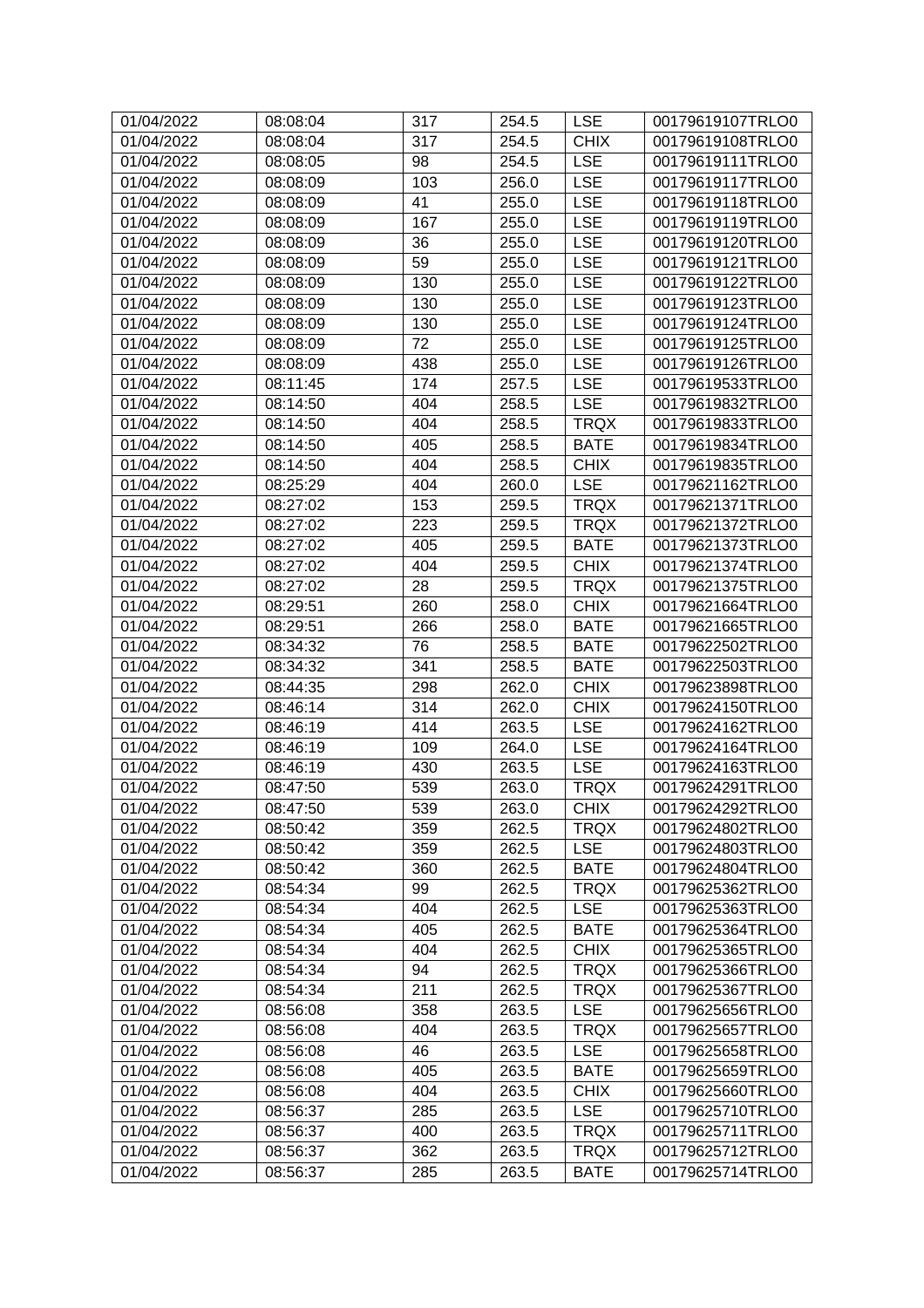| 01/04/2022 | 08:59:12 | 404            | 264.0 | <b>TRQX</b> | 00179626088TRLO0 |
|------------|----------|----------------|-------|-------------|------------------|
| 01/04/2022 | 09:01:02 | 83             | 264.0 | <b>CHIX</b> | 00179626348TRLO0 |
| 01/04/2022 | 09:01:02 | 405            | 264.0 | <b>BATE</b> | 00179626349TRLO0 |
| 01/04/2022 | 09:01:02 | 321            | 264.0 | <b>CHIX</b> | 00179626350TRLO0 |
| 01/04/2022 | 09:01:02 | 404            | 264.0 | <b>LSE</b>  | 00179626347TRLO0 |
| 01/04/2022 | 09:20:36 | 404            | 262.5 | <b>TRQX</b> | 00179629244TRLO0 |
| 01/04/2022 | 09:20:36 | 404            | 262.5 | <b>LSE</b>  | 00179629245TRLO0 |
| 01/04/2022 | 09:20:36 | 405            | 262.5 | <b>BATE</b> | 00179629246TRLO0 |
| 01/04/2022 | 09:20:36 | 404            | 262.5 | <b>CHIX</b> | 00179629247TRLO0 |
| 01/04/2022 | 09:21:14 | 404            | 262.0 | <b>TRQX</b> | 00179629353TRLO0 |
| 01/04/2022 | 09:21:14 | 191            | 262.0 | <b>BATE</b> | 00179629354TRLO0 |
| 01/04/2022 | 09:21:14 | 404            | 262.0 | <b>LSE</b>  | 00179629355TRLO0 |
| 01/04/2022 | 09:21:14 | 404            | 262.0 | <b>CHIX</b> | 00179629356TRLO0 |
| 01/04/2022 | 09:21:14 | 214            | 262.0 | <b>BATE</b> | 00179629357TRLO0 |
| 01/04/2022 | 09:21:33 | 242            | 262.0 | <b>TRQX</b> | 00179629406TRLO0 |
| 01/04/2022 | 09:21:35 | 357            | 262.0 | <b>LSE</b>  | 00179629411TRLO0 |
| 01/04/2022 | 09:23:04 | 143            | 262.0 | <b>LSE</b>  | 00179629637TRLO0 |
| 01/04/2022 | 09:24:04 | 218            | 262.0 | <b>BATE</b> | 00179629725TRLO0 |
| 01/04/2022 | 09:24:10 | 350            | 262.0 | <b>CHIX</b> | 00179629733TRLO0 |
| 01/04/2022 | 09:24:20 | 235            | 262.0 | <b>TRQX</b> | 00179629746TRLO0 |
| 01/04/2022 | 09:24:20 | 22             | 262.0 | <b>TRQX</b> | 00179629747TRLO0 |
| 01/04/2022 | 09:24:20 | 212            | 262.0 | <b>BATE</b> | 00179629748TRLO0 |
| 01/04/2022 | 09:24:20 | 80             | 262.0 | <b>CHIX</b> | 00179629749TRLO0 |
| 01/04/2022 | 09:25:23 | 563            | 262.0 | <b>LSE</b>  | 00179629858TRLO0 |
| 01/04/2022 | 09:25:23 | 409            | 262.0 | <b>TRQX</b> | 00179629859TRLO0 |
| 01/04/2022 | 09:25:23 | 155            | 262.0 | <b>LSE</b>  | 00179629860TRLO0 |
| 01/04/2022 | 09:25:23 | 410            | 262.0 | <b>BATE</b> | 00179629861TRLO0 |
| 01/04/2022 | 09:25:42 | 404            | 260.5 | <b>TRQX</b> | 00179629925TRLO0 |
| 01/04/2022 | 09:25:42 | 151            | 260.5 | <b>BATE</b> | 00179629926TRLO0 |
| 01/04/2022 | 09:27:02 | 404            | 260.5 | <b>LSE</b>  | 00179630096TRLO0 |
| 01/04/2022 | 09:27:02 | 254            | 260.5 | <b>BATE</b> | 00179630097TRLO0 |
| 01/04/2022 | 09:27:02 | 404            | 260.5 | <b>CHIX</b> | 00179630098TRLO0 |
| 01/04/2022 | 09:37:46 | 404            | 259.0 | <b>LSE</b>  | 00179631510TRLO0 |
| 01/04/2022 | 09:37:46 | 400            | 259.0 | <b>TRQX</b> | 00179631511TRLO0 |
| 01/04/2022 | 09:37:46 | 405            | 259.0 | <b>BATE</b> | 00179631512TRLO0 |
| 01/04/2022 | 09:37:46 | 404            | 259.0 | <b>CHIX</b> | 00179631513TRLO0 |
| 01/04/2022 | 09:37:46 | $\overline{4}$ | 259.0 | <b>TRQX</b> | 00179631514TRLO0 |
| 01/04/2022 | 09:39:18 | 103            | 257.0 | <b>LSE</b>  | 00179631713TRLO0 |
| 01/04/2022 | 09:39:18 | 404            | 257.0 | <b>TRQX</b> | 00179631714TRLO0 |
| 01/04/2022 | 09:39:18 | 233            | 257.0 | <b>LSE</b>  | 00179631715TRLO0 |
| 01/04/2022 | 09:39:18 | 68             | 257.0 | <b>LSE</b>  | 00179631716TRLO0 |
| 01/04/2022 | 09:39:18 | 405            | 257.0 | <b>BATE</b> | 00179631717TRLO0 |
| 01/04/2022 | 09:39:18 | 40             | 257.0 | <b>CHIX</b> | 00179631718TRLO0 |
| 01/04/2022 | 09:39:18 | 364            | 257.0 | <b>CHIX</b> | 00179631719TRLO0 |
| 01/04/2022 | 09:40:24 | 404            | 256.5 | <b>TRQX</b> | 00179631937TRLO0 |
| 01/04/2022 | 09:40:24 | 172            |       | <b>LSE</b>  | 00179631938TRLO0 |
|            |          |                | 256.5 |             |                  |
| 01/04/2022 | 09:40:24 | 232            | 256.5 | <b>LSE</b>  | 00179631939TRLO0 |
| 01/04/2022 | 09:40:24 | 400            | 256.5 | <b>BATE</b> | 00179631940TRLO0 |
| 01/04/2022 | 09:40:24 | 395            | 256.5 | <b>CHIX</b> | 00179631941TRLO0 |
| 01/04/2022 | 09:40:24 | $\overline{5}$ | 256.5 | <b>BATE</b> | 00179631942TRLO0 |
| 01/04/2022 | 09:40:24 | 9              | 256.5 | <b>CHIX</b> | 00179631943TRLO0 |
| 01/04/2022 | 09:43:51 | 404            | 256.5 | <b>TRQX</b> | 00179632362TRLO0 |
| 01/04/2022 | 09:43:51 | 404            | 256.5 | <b>LSE</b>  | 00179632363TRLO0 |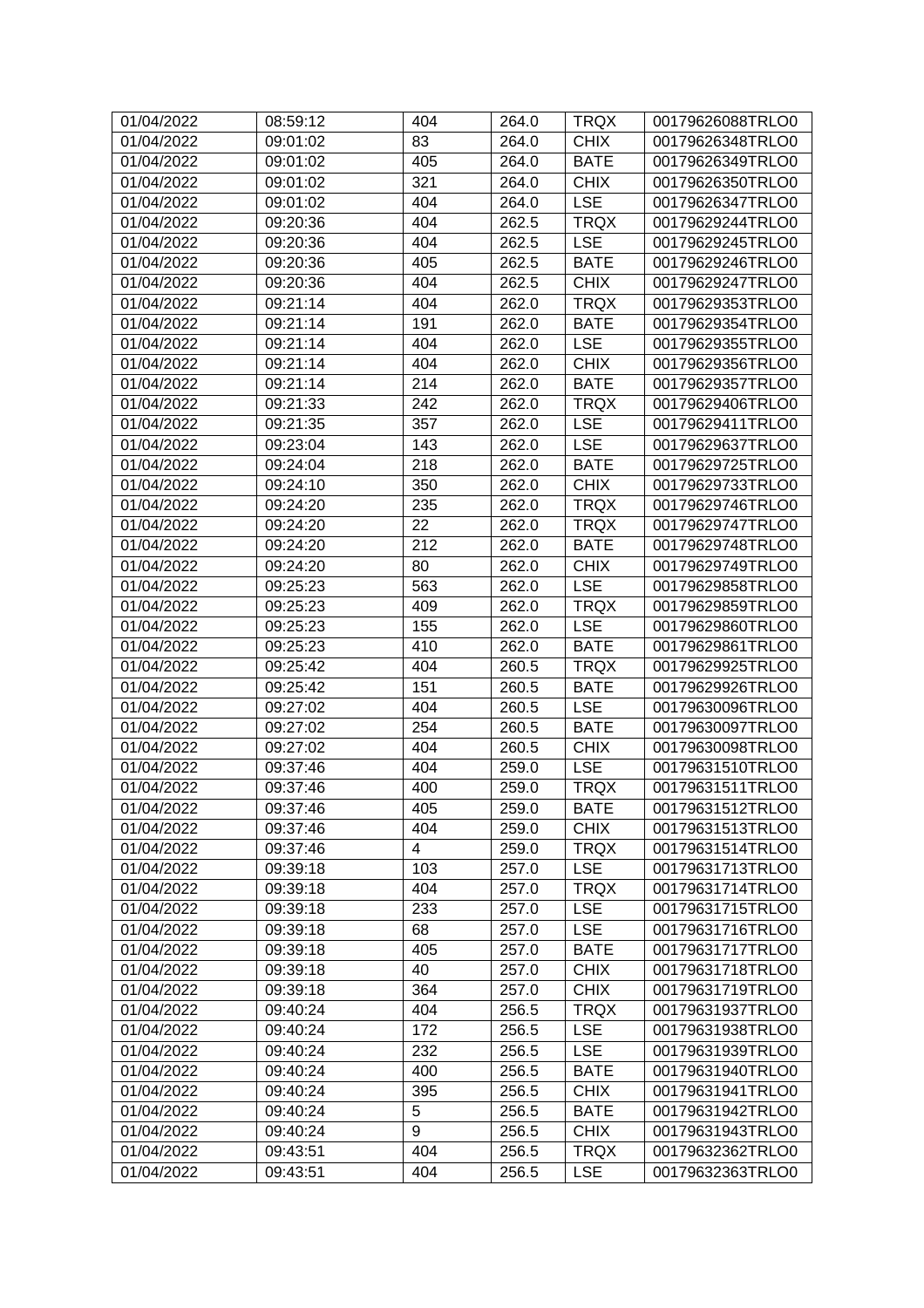| 01/04/2022               | 09:43:51             | 405            | 256.5          | <b>BATE</b>              | 00179632364TRLO0                     |
|--------------------------|----------------------|----------------|----------------|--------------------------|--------------------------------------|
| 01/04/2022               | 09:43:51             | 404            | 256.5          | <b>CHIX</b>              | 00179632365TRLO0                     |
| 01/04/2022               | 09:54:39             | 404            | 257.0          | <b>TRQX</b>              | 00179634350TRLO0                     |
| 01/04/2022               | 09:54:39             | 404            | 257.0          | <b>CHIX</b>              | 00179634351TRLO0                     |
| 01/04/2022               | 09:54:39             | 404            | 257.0          | <b>LSE</b>               | 00179634352TRLO0                     |
| 01/04/2022               | 09:54:39             | 405            | 257.0          | <b>BATE</b>              | 00179634353TRLO0                     |
| 01/04/2022               | 10:04:27             | 404            | 256.0          | <b>TRQX</b>              | 00179636461TRLO0                     |
| 01/04/2022               | 10:04:27             | 404            | 256.0          | <b>LSE</b>               | 00179636462TRLO0                     |
| 01/04/2022               | 10:04:27             | 405            | 256.0          | <b>BATE</b>              | 00179636463TRLO0                     |
| 01/04/2022               | 10:04:27             | 404            | 256.0          | <b>CHIX</b>              | 00179636464TRLO0                     |
| 01/04/2022               | 10:04:47             | 292            | 255.0          | <b>LSE</b>               | 00179636486TRLO0                     |
| 01/04/2022               | 10:04:47             | 404            | 255.0          | <b>TRQX</b>              | 00179636487TRLO0                     |
| 01/04/2022               | 10:04:47             | 112            | 255.0          | <b>LSE</b>               | 00179636488TRLO0                     |
| 01/04/2022               | 10:04:47             | 405            | 255.0          | <b>BATE</b>              | 00179636489TRLO0                     |
| 01/04/2022               | 10:04:47             | 4              | 255.0          | <b>CHIX</b>              | 00179636490TRLO0                     |
| 01/04/2022               | 10:04:47             | 400            | 255.0          | <b>CHIX</b>              | 00179636491TRLO0                     |
| 01/04/2022               | 10:09:30             | 404            | 256.0          | <b>TRQX</b>              | 00179637134TRLO0                     |
| 01/04/2022               | 10:09:30             | 404            | 256.0          | <b>LSE</b>               | 00179637135TRLO0                     |
| 01/04/2022               | 10:09:30             | 405            | 256.0          | <b>BATE</b>              | 00179637136TRLO0                     |
| 01/04/2022               | 10:09:30             | 395            | 256.0          | <b>CHIX</b>              | 00179637137TRLO0                     |
| 01/04/2022               | 10:09:30             | 9              | 256.0          | <b>CHIX</b>              | 00179637138TRLO0                     |
| 01/04/2022               | 10:24:46             | 162            | 257.0          | <b>TRQX</b>              | 00179639395TRLO0                     |
| 01/04/2022               | 10:24:46             | 242            | 257.0          | <b>TRQX</b>              | 00179639396TRLO0                     |
| 01/04/2022               | 10:24:46             | 260            | 257.0          | <b>LSE</b>               | 00179639397TRLO0                     |
| 01/04/2022               | 10:24:46             | 144            | 257.0          | <b>LSE</b>               | 00179639398TRLO0                     |
| 01/04/2022               | 10:24:46             | 404            | 257.0          | <b>CHIX</b>              | 00179639399TRLO0                     |
| 01/04/2022               | 10:24:46             | 266            | 257.0          | <b>BATE</b>              | 00179639400TRLO0                     |
| 01/04/2022               | 10:24:46             | 139            | 257.0          | <b>BATE</b>              | 00179639401TRLO0                     |
| 01/04/2022               | 10:27:58             | 664            | 256.5          | <b>TRQX</b>              | 00179639752TRLO0                     |
| 01/04/2022               | 10:27:58             | 317            | 256.5          | <b>LSE</b>               | 00179639753TRLO0                     |
| 01/04/2022               | 10:27:58             | 318            | 256.5          | <b>BATE</b>              | 00179639754TRLO0                     |
| 01/04/2022               | 10:27:58             | 318            | 256.5          | <b>CHIX</b>              | 00179639755TRLO0                     |
| 01/04/2022               | 10:30:02             | 317            | 256.5          | <b>LSE</b>               | 00179639969TRLO0                     |
| 01/04/2022               | 10:30:02             | 318            | 256.5          | <b>BATE</b>              | 00179639970TRLO0                     |
| 01/04/2022               | 10:30:02             | 318            | 256.5          | <b>CHIX</b>              | 00179639971TRLO0                     |
| 01/04/2022               | 10:30:02             | 27             | 256.5          | <b>TRQX</b>              | 00179639972TRLO0                     |
| 01/04/2022               | 10:30:02             | 637            | 256.5          | <b>TRQX</b>              | 00179639973TRLO0                     |
| 01/04/2022               | 10:48:26             | 664            | 256.5          | <b>TRQX</b>              | 00179641895TRLO0                     |
| 01/04/2022               |                      | 20             |                | <b>LSE</b>               |                                      |
| 01/04/2022               | 10:48:26<br>10:48:26 | 318            | 256.5<br>256.5 | <b>BATE</b>              | 00179641896TRLO0<br>00179641897TRLO0 |
| 01/04/2022               |                      | 318            |                | <b>CHIX</b>              |                                      |
| 01/04/2022               | 10:48:26<br>10:48:26 | 297            | 256.5<br>256.5 | <b>LSE</b>               | 00179641898TRLO0<br>00179641899TRLO0 |
|                          |                      | $\overline{7}$ |                |                          | 00179642033TRLO0                     |
| 01/04/2022<br>01/04/2022 | 10:49:42             |                | 256.0          | <b>BATE</b>              | 00179642034TRLO0                     |
|                          | 10:49:42             | 317            | 256.0          | <b>LSE</b>               |                                      |
| 01/04/2022               | 10:49:42             | 664            | 256.0          | <b>TRQX</b>              | 00179642035TRLO0                     |
| 01/04/2022               | 10:49:42             | 318            | 256.0          | <b>CHIX</b>              | 00179642036TRLO0                     |
| 01/04/2022               | 10:49:42             | 311            | 256.0          | <b>BATE</b>              | 00179642037TRLO0                     |
| 01/04/2022               | 10:52:14             | 125            | 255.5          | <b>LSE</b>               | 00179642278TRLO0                     |
| 01/04/2022               | 10:52:14             | 494            | 255.5          | <b>TRQX</b>              | 00179642279TRLO0                     |
| 01/04/2022<br>01/04/2022 | 10:52:14<br>10:53:07 | 369<br>432     | 255.5<br>255.5 | <b>LSE</b><br><b>LSE</b> | 00179642280TRLO0<br>00179642434TRLO0 |
|                          |                      |                |                |                          |                                      |
| 01/04/2022               | 10:53:07             | 382            | 255.5          | <b>TRQX</b>              | 00179642435TRLO0                     |
| 01/04/2022               | 10:53:07             | 377            | 255.5          | <b>CHIX</b>              | 00179642436TRLO0                     |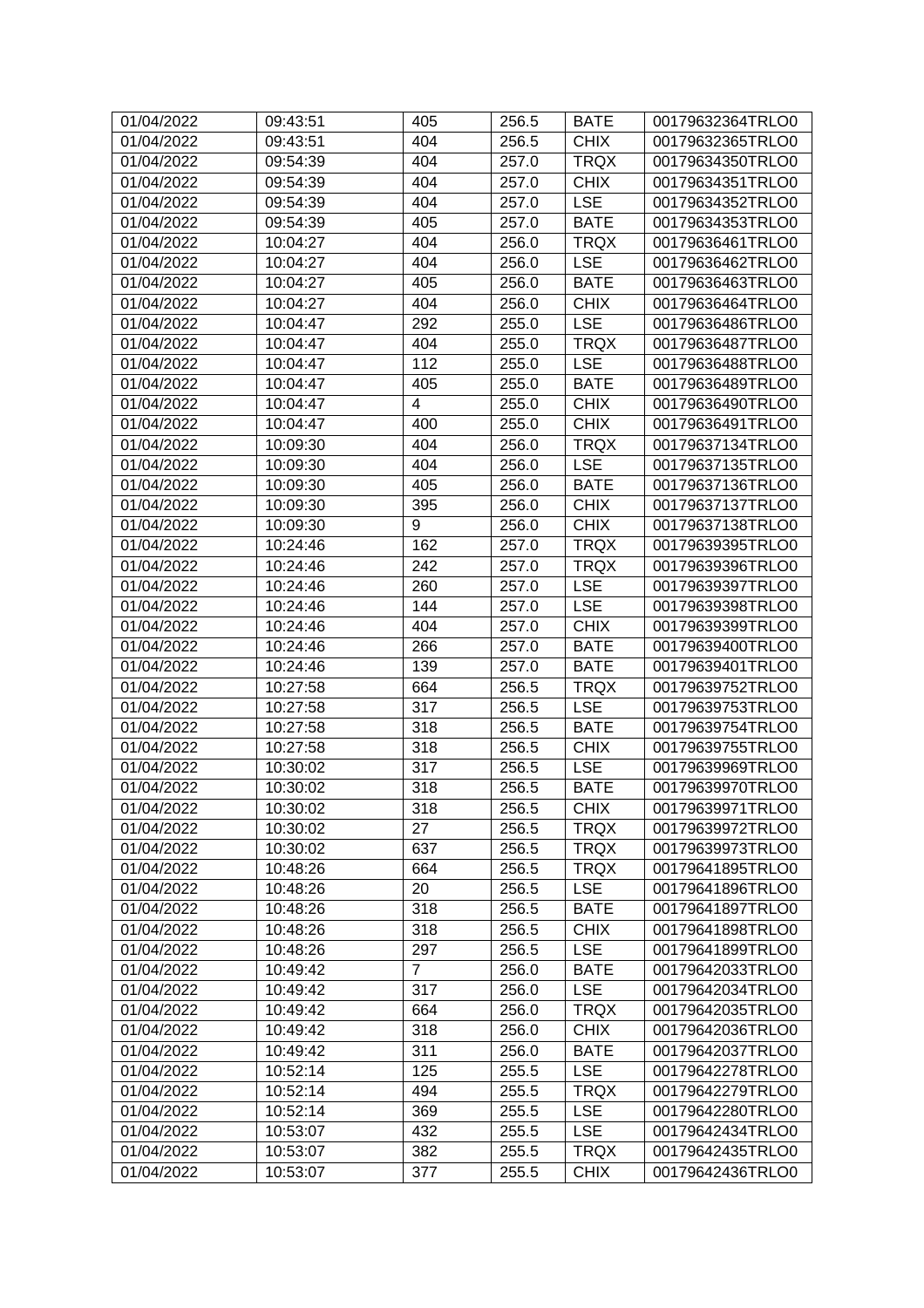| 01/04/2022 | 10:53:07 | 377            | 255.5 | <b>BATE</b> | 00179642437TRLO0 |
|------------|----------|----------------|-------|-------------|------------------|
| 01/04/2022 | 11:17:06 | 404            | 257.5 | <b>TRQX</b> | 00179645119TRLO0 |
| 01/04/2022 | 11:17:06 | 404            | 257.5 | <b>LSE</b>  | 00179645120TRLO0 |
| 01/04/2022 | 11:17:06 | 405            | 257.5 | <b>BATE</b> | 00179645121TRLO0 |
| 01/04/2022 | 11:17:06 | 404            | 257.5 | <b>CHIX</b> | 00179645122TRLO0 |
| 01/04/2022 | 11:20:07 | 10             | 257.0 | <b>TRQX</b> | 00179645485TRLO0 |
| 01/04/2022 | 11:20:07 | 8              | 257.0 | <b>TRQX</b> | 00179645486TRLO0 |
| 01/04/2022 | 11:20:07 | 38             | 257.0 | <b>TRQX</b> | 00179645487TRLO0 |
| 01/04/2022 | 11:20:07 | 24             | 257.0 | <b>TRQX</b> | 00179645488TRLO0 |
| 01/04/2022 | 11:20:07 | 128            | 257.0 | <b>TRQX</b> | 00179645489TRLO0 |
| 01/04/2022 | 11:20:20 | 30             | 258.5 | <b>TRQX</b> | 00179645527TRLO0 |
| 01/04/2022 | 11:20:20 | 404            | 258.5 | <b>LSE</b>  | 00179645528TRLO0 |
| 01/04/2022 | 11:20:20 | 33             | 258.5 | <b>TRQX</b> | 00179645529TRLO0 |
| 01/04/2022 | 11:20:20 | 405            | 258.5 | <b>BATE</b> | 00179645530TRLO0 |
| 01/04/2022 | 11:20:20 | 133            | 258.5 | <b>TRQX</b> | 00179645531TRLO0 |
| 01/04/2022 | 11:20:20 | 404            | 258.5 | <b>CHIX</b> | 00179645532TRLO0 |
| 01/04/2022 | 11:22:12 | 55             | 258.0 | <b>TRQX</b> | 00179645680TRLO0 |
| 01/04/2022 | 11:22:12 | 91             | 258.0 | <b>TRQX</b> | 00179645682TRLO0 |
| 01/04/2022 | 11:22:12 | 404            | 258.0 | <b>LSE</b>  | 00179645681TRLO0 |
| 01/04/2022 | 11:22:12 | 258            | 258.0 | <b>TRQX</b> | 00179645683TRLO0 |
| 01/04/2022 | 11:22:12 | 405            | 258.0 | <b>BATE</b> | 00179645684TRLO0 |
| 01/04/2022 | 11:22:12 | 404            | 258.0 | <b>CHIX</b> | 00179645685TRLO0 |
| 01/04/2022 | 11:22:12 | 1              | 258.0 | <b>LSE</b>  | 00179645686TRLO0 |
| 01/04/2022 | 11:32:51 | 404            | 258.5 | <b>TRQX</b> | 00179646606TRLO0 |
| 01/04/2022 | 11:32:51 | 367            | 258.5 | <b>BATE</b> | 00179646607TRLO0 |
| 01/04/2022 | 11:32:51 | 403            | 258.5 | <b>LSE</b>  | 00179646608TRLO0 |
| 01/04/2022 | 11:32:51 | 405            | 258.5 | <b>CHIX</b> | 00179646609TRLO0 |
| 01/04/2022 | 11:32:51 | 38             | 258.5 | <b>BATE</b> | 00179646610TRLO0 |
| 01/04/2022 | 11:36:42 | 116            | 257.5 | <b>TRQX</b> | 00179646868TRLO0 |
| 01/04/2022 | 11:43:10 | 655            | 257.5 | <b>TRQX</b> | 00179647445TRLO0 |
| 01/04/2022 | 11:43:10 | 282            | 257.5 | <b>LSE</b>  | 00179647446TRLO0 |
| 01/04/2022 | 11:43:10 | 282            | 257.5 | <b>BATE</b> | 00179647447TRLO0 |
| 01/04/2022 | 11:43:10 | 282            | 257.5 | <b>CHIX</b> | 00179647448TRLO0 |
| 01/04/2022 | 11:48:25 | 16             | 258.5 | <b>BATE</b> | 00179647900TRLO0 |
| 01/04/2022 | 11:48:25 | $\overline{5}$ | 258.5 | <b>BATE</b> | 00179647901TRLO0 |
| 01/04/2022 | 11:48:56 | 771            | 258.5 | <b>TRQX</b> | 00179647932TRLO0 |
| 01/04/2022 | 11:48:56 | 38             | 258.5 | <b>BATE</b> | 00179647933TRLO0 |
| 01/04/2022 | 11:48:56 | 282            | 258.5 | <b>LSE</b>  | 00179647934TRLO0 |
| 01/04/2022 | 11:48:56 | 282            | 258.5 | <b>CHIX</b> | 00179647935TRLO0 |
| 01/04/2022 | 11:48:56 | 223            | 258.5 | <b>BATE</b> | 00179647936TRLO0 |
| 01/04/2022 | 11:52:57 | 417            | 258.5 | <b>TRQX</b> | 00179648289TRLO0 |
| 01/04/2022 | 11:52:57 | 275            | 258.5 | <b>BATE</b> | 00179648290TRLO0 |
| 01/04/2022 | 11:52:57 | 275            | 258.5 | <b>CHIX</b> | 00179648291TRLO0 |
| 01/04/2022 | 11:52:57 | 375            | 258.5 | <b>TRQX</b> | 00179648292TRLO0 |
| 01/04/2022 | 11:52:57 | 275            | 258.5 | <b>LSE</b>  | 00179648293TRLO0 |
| 01/04/2022 | 11:59:38 | 405            | 257.5 | <b>BATE</b> | 00179648892TRLO0 |
| 01/04/2022 | 11:59:38 | 404            | 257.5 | <b>CHIX</b> | 00179648893TRLO0 |
| 01/04/2022 | 11:59:38 | 404            | 257.5 | <b>TRQX</b> | 00179648890TRLO0 |
| 01/04/2022 | 11:59:38 | 404            | 257.5 | <b>LSE</b>  | 00179648891TRLO0 |
| 01/04/2022 | 12:00:50 | 404            | 257.0 | <b>TRQX</b> | 00179649015TRLO0 |
| 01/04/2022 | 12:00:50 | 42             | 257.0 | <b>LSE</b>  | 00179649016TRLO0 |
| 01/04/2022 | 12:00:50 | 362            | 257.0 | <b>LSE</b>  | 00179649017TRLO0 |
| 01/04/2022 | 12:00:50 | 400            | 257.0 | <b>BATE</b> | 00179649018TRLO0 |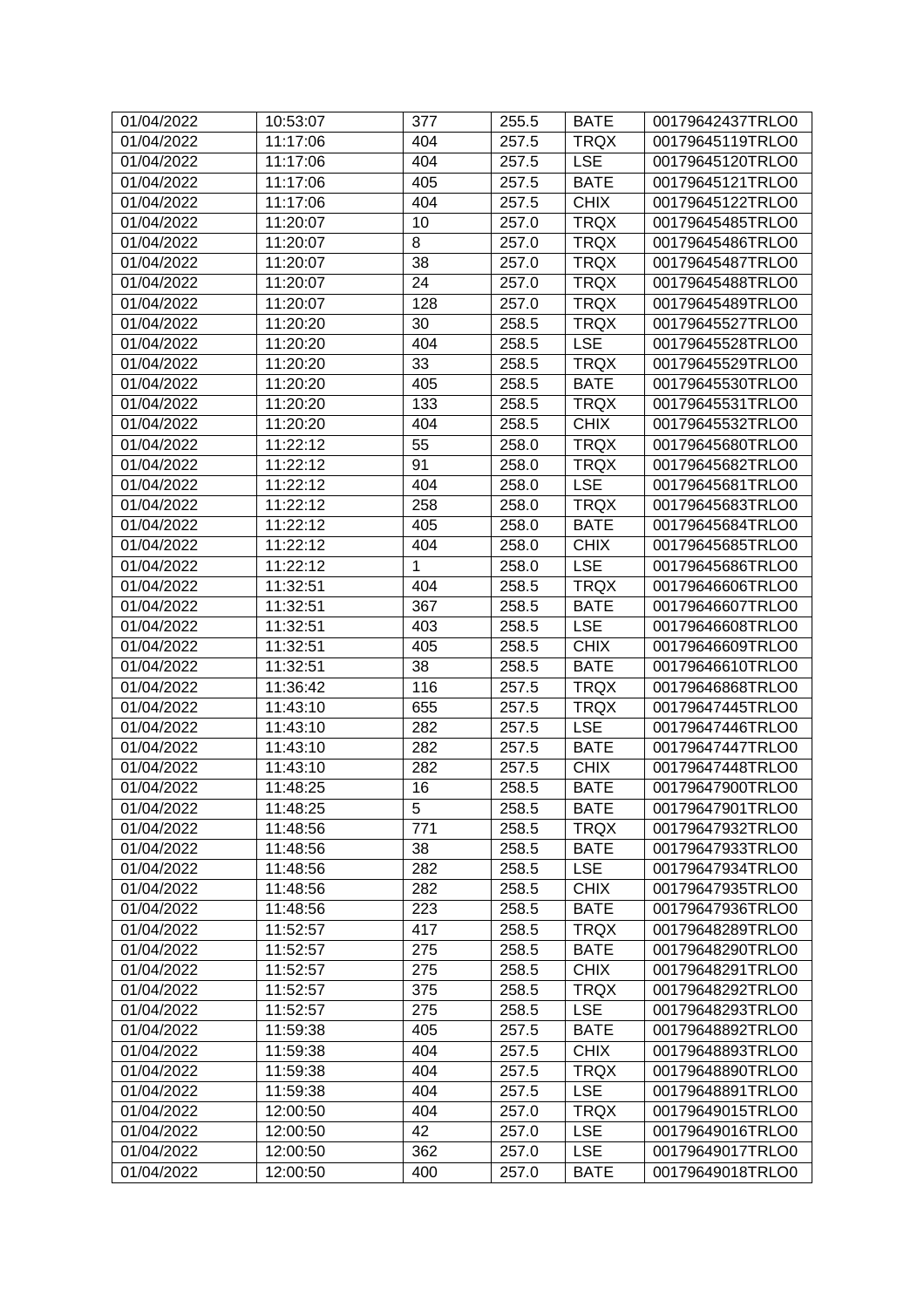| 01/04/2022 | 12:00:50 | 404 | 257.0 | <b>CHIX</b> | 00179649019TRLO0 |
|------------|----------|-----|-------|-------------|------------------|
| 01/04/2022 | 12:00:50 | 5   | 257.0 | <b>BATE</b> | 00179649020TRLO0 |
| 01/04/2022 | 12:12:25 | 404 | 256.5 | <b>TRQX</b> | 00179650230TRLO0 |
| 01/04/2022 | 12:12:25 | 404 | 256.5 | <b>LSE</b>  | 00179650231TRLO0 |
| 01/04/2022 | 12:12:25 | 405 | 256.5 | <b>BATE</b> | 00179650232TRLO0 |
| 01/04/2022 | 12:12:25 | 404 | 256.5 | <b>CHIX</b> | 00179650233TRLO0 |
| 01/04/2022 | 12:13:15 | 404 | 256.5 | <b>TRQX</b> | 00179650300TRLO0 |
| 01/04/2022 | 12:13:15 | 404 | 256.5 | <b>LSE</b>  | 00179650301TRLO0 |
| 01/04/2022 | 12:13:15 | 405 | 256.5 | <b>BATE</b> | 00179650302TRLO0 |
| 01/04/2022 | 12:13:15 | 404 | 256.5 | <b>CHIX</b> | 00179650303TRLO0 |
| 01/04/2022 | 13:05:08 | 404 | 257.0 | <b>TRQX</b> | 00179654913TRLO0 |
| 01/04/2022 | 13:05:08 | 404 | 257.0 | <b>LSE</b>  | 00179654914TRLO0 |
| 01/04/2022 | 13:05:08 | 404 | 257.0 | <b>CHIX</b> | 00179654915TRLO0 |
| 01/04/2022 | 13:05:08 | 405 | 257.0 | <b>BATE</b> | 00179654916TRLO0 |
| 01/04/2022 | 13:14:51 | 405 | 257.5 | <b>BATE</b> | 00179655893TRLO0 |
| 01/04/2022 | 13:14:51 | 404 | 257.5 | <b>TRQX</b> | 00179655894TRLO0 |
| 01/04/2022 | 13:14:51 | 404 | 257.5 | <b>CHIX</b> | 00179655895TRLO0 |
| 01/04/2022 | 13:14:51 | 404 | 257.5 | <b>LSE</b>  | 00179655896TRLO0 |
| 01/04/2022 | 13:29:52 | 15  | 257.5 | <b>CHIX</b> | 00179657937TRLO0 |
| 01/04/2022 | 13:29:52 | 6   | 257.5 | <b>CHIX</b> | 00179657938TRLO0 |
| 01/04/2022 | 13:29:52 | 9   | 257.5 | <b>CHIX</b> | 00179657939TRLO0 |
| 01/04/2022 | 13:29:52 | 404 | 257.5 | <b>TRQX</b> | 00179657940TRLO0 |
| 01/04/2022 | 13:29:52 | 405 | 257.5 | <b>BATE</b> | 00179657941TRLO0 |
| 01/04/2022 | 13:29:52 | 404 | 257.5 | <b>LSE</b>  | 00179657942TRLO0 |
| 01/04/2022 | 13:29:52 | 374 | 257.5 | <b>CHIX</b> | 00179657943TRLO0 |
| 01/04/2022 | 13:40:40 | 419 | 257.5 | <b>TRQX</b> | 00179659673TRLO0 |
| 01/04/2022 | 13:40:40 | 389 | 257.5 | <b>LSE</b>  | 00179659674TRLO0 |
| 01/04/2022 | 13:40:40 | 420 | 257.5 | <b>BATE</b> | 00179659675TRLO0 |
| 01/04/2022 | 13:40:40 | 389 | 257.5 | <b>CHIX</b> | 00179659676TRLO0 |
| 01/04/2022 | 14:02:33 | 404 | 257.5 | <b>TRQX</b> | 00179662485TRLO0 |
| 01/04/2022 | 14:02:33 | 404 | 257.5 | <b>LSE</b>  | 00179662486TRLO0 |
| 01/04/2022 | 14:02:33 | 404 | 257.5 | <b>CHIX</b> | 00179662487TRLO0 |
| 01/04/2022 | 14:02:33 | 405 | 257.5 | <b>BATE</b> | 00179662488TRLO0 |
| 01/04/2022 | 14:31:11 | 404 | 256.5 | <b>CHIX</b> | 00179666880TRLO0 |
| 01/04/2022 | 14:31:11 | 404 | 256.5 | <b>TRQX</b> | 00179666881TRLO0 |
| 01/04/2022 | 14:31:11 | 404 | 256.5 | <b>LSE</b>  | 00179666882TRLO0 |
| 01/04/2022 | 14:31:11 | 405 | 256.5 | <b>BATE</b> | 00179666883TRLO0 |
| 01/04/2022 | 14:34:59 | 21  | 255.5 | <b>BATE</b> | 00179667772TRLO0 |
| 01/04/2022 | 14:34:59 | 35  | 255.5 | <b>CHIX</b> | 00179667773TRLO0 |
| 01/04/2022 | 14:34:59 | 64  | 255.5 | <b>BATE</b> | 00179667774TRLO0 |
| 01/04/2022 | 14:36:03 | 404 | 255.5 | <b>LSE</b>  | 00179668143TRLO0 |
| 01/04/2022 | 14:36:03 | 320 | 255.5 | <b>BATE</b> | 00179668144TRLO0 |
| 01/04/2022 | 14:36:03 | 404 | 255.5 | <b>TRQX</b> | 00179668145TRLO0 |
| 01/04/2022 | 14:36:03 | 369 | 255.5 | <b>CHIX</b> | 00179668146TRLO0 |
| 01/04/2022 | 14:36:44 | 386 | 255.0 | <b>TRQX</b> | 00179668323TRLO0 |
| 01/04/2022 | 14:36:44 | 387 | 255.0 | <b>CHIX</b> | 00179668324TRLO0 |
| 01/04/2022 | 14:36:44 | 422 | 255.0 | <b>BATE</b> | 00179668325TRLO0 |
| 01/04/2022 | 14:36:44 | 422 | 255.0 | <b>LSE</b>  | 00179668326TRLO0 |
| 01/04/2022 | 14:39:59 | 387 | 254.5 | <b>CHIX</b> | 00179669182TRLO0 |
| 01/04/2022 | 14:39:59 | 422 | 254.5 | <b>LSE</b>  | 00179669183TRLO0 |
| 01/04/2022 | 14:39:59 | 386 | 254.5 | <b>TRQX</b> | 00179669184TRLO0 |
| 01/04/2022 | 14:39:59 | 422 | 254.5 | <b>BATE</b> | 00179669185TRLO0 |
| 01/04/2022 | 14:42:06 | 404 | 254.0 | <b>TRQX</b> | 00179669723TRLO0 |
|            |          |     |       |             |                  |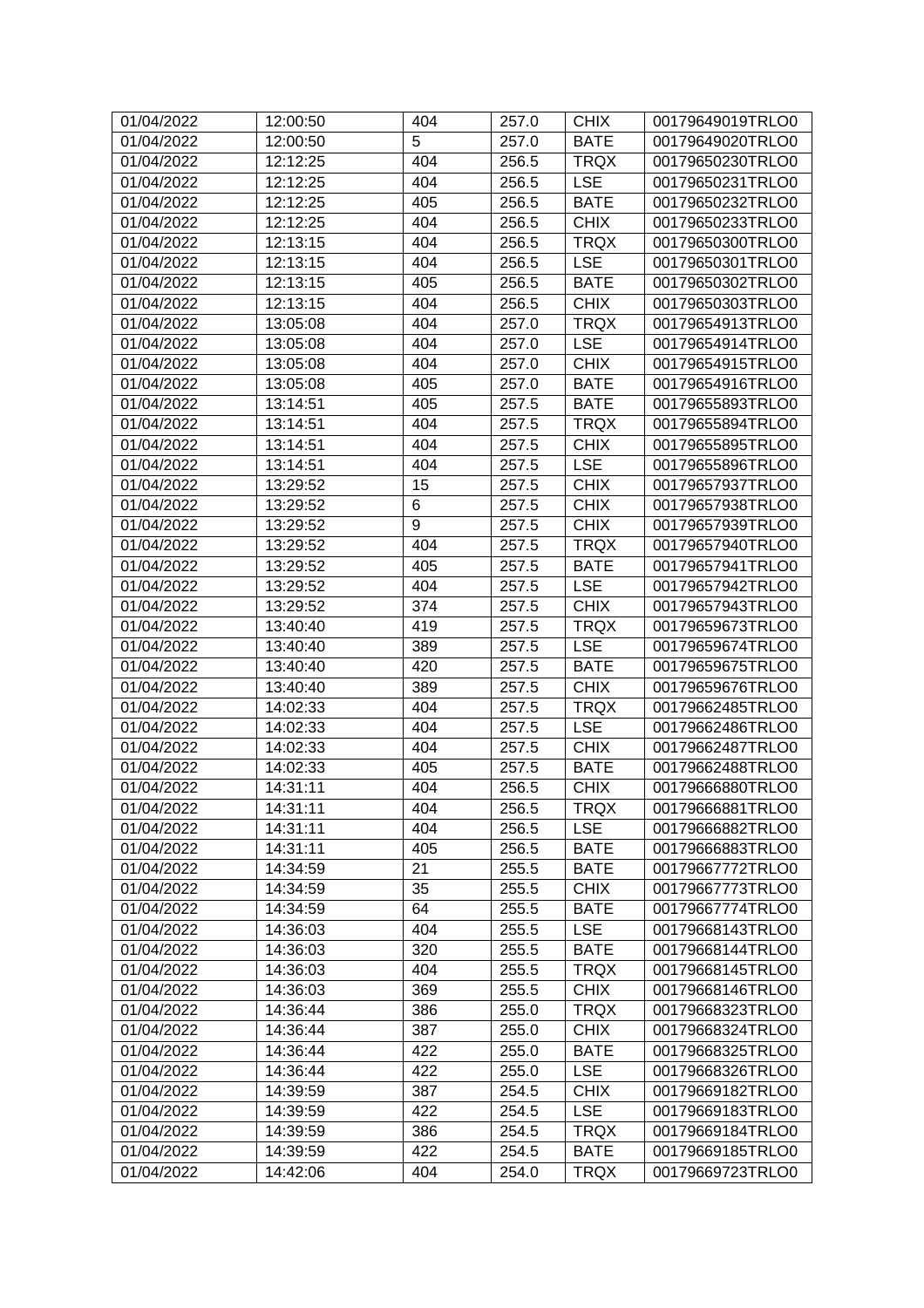| 01/04/2022 | 14:42:06 | 404 | 254.0 | <b>LSE</b>  | 00179669724TRLO0 |
|------------|----------|-----|-------|-------------|------------------|
| 01/04/2022 | 14:42:06 | 405 | 254.0 | <b>CHIX</b> | 00179669725TRLO0 |
| 01/04/2022 | 14:42:06 | 404 | 254.0 | <b>BATE</b> | 00179669726TRLO0 |
| 01/04/2022 | 14:42:06 | 404 | 253.5 | <b>TRQX</b> | 00179669728TRLO0 |
| 01/04/2022 | 14:42:06 | 404 | 253.5 | <b>LSE</b>  | 00179669729TRLO0 |
| 01/04/2022 | 14:43:15 | 404 | 254.0 | <b>TRQX</b> | 00179670068TRLO0 |
| 01/04/2022 | 14:43:15 | 400 | 254.0 | <b>LSE</b>  | 00179670069TRLO0 |
| 01/04/2022 | 14:43:15 | 392 | 254.0 | <b>BATE</b> | 00179670070TRLO0 |
| 01/04/2022 | 14:43:15 | 195 | 254.0 | <b>CHIX</b> | 00179670071TRLO0 |
| 01/04/2022 | 14:43:15 | 13  | 254.0 | <b>BATE</b> | 00179670072TRLO0 |
| 01/04/2022 | 14:43:15 | 209 | 254.0 | <b>CHIX</b> | 00179670073TRLO0 |
| 01/04/2022 | 14:43:15 | 4   | 254.0 | <b>LSE</b>  | 00179670074TRLO0 |
| 01/04/2022 | 14:45:56 | 404 | 253.5 | <b>TRQX</b> | 00179670759TRLO0 |
| 01/04/2022 | 14:45:56 | 118 | 253.5 | <b>CHIX</b> | 00179670760TRLO0 |
| 01/04/2022 | 14:45:56 | 400 | 253.5 | <b>LSE</b>  | 00179670761TRLO0 |
| 01/04/2022 | 14:45:56 | 405 | 253.5 | <b>BATE</b> | 00179670762TRLO0 |
| 01/04/2022 | 14:45:56 | 286 | 253.5 | <b>CHIX</b> | 00179670763TRLO0 |
| 01/04/2022 | 14:48:02 | 404 | 253.5 | <b>TRQX</b> | 00179671663TRLO0 |
| 01/04/2022 | 14:48:02 | 404 | 253.5 | <b>LSE</b>  | 00179671664TRLO0 |
| 01/04/2022 | 14:48:02 | 386 | 253.5 | <b>BATE</b> | 00179671665TRLO0 |
| 01/04/2022 | 14:48:02 | 395 | 253.5 | <b>CHIX</b> | 00179671666TRLO0 |
| 01/04/2022 | 14:48:02 | 19  | 253.5 | <b>BATE</b> | 00179671667TRLO0 |
| 01/04/2022 | 14:48:02 | 9   | 253.5 | <b>CHIX</b> | 00179671668TRLO0 |
| 01/04/2022 | 14:48:07 | 404 | 253.0 | <b>LSE</b>  | 00179671726TRLO0 |
| 01/04/2022 | 14:48:07 | 404 | 253.0 | <b>TRQX</b> | 00179671727TRLO0 |
| 01/04/2022 | 14:48:07 | 404 | 253.0 | <b>CHIX</b> | 00179671728TRLO0 |
| 01/04/2022 | 14:48:07 | 405 | 253.0 | <b>BATE</b> | 00179671729TRLO0 |
| 01/04/2022 | 14:48:18 | 405 | 252.5 | <b>BATE</b> | 00179671794TRLO0 |
| 01/04/2022 | 14:48:18 | 404 | 252.5 | <b>CHIX</b> | 00179671795TRLO0 |
| 01/04/2022 | 14:48:18 | 404 | 252.5 | <b>LSE</b>  | 00179671793TRLO0 |
| 01/04/2022 | 14:48:18 | 404 | 252.5 | <b>TRQX</b> | 00179671796TRLO0 |
| 01/04/2022 | 14:51:39 | 404 | 252.5 | <b>TRQX</b> | 00179673152TRLO0 |
| 01/04/2022 | 14:51:39 | 373 | 252.5 | <b>BATE</b> | 00179673153TRLO0 |
| 01/04/2022 | 14:51:39 | 404 | 252.5 | <b>LSE</b>  | 00179673154TRLO0 |
| 01/04/2022 | 14:51:39 | 404 | 252.5 | <b>CHIX</b> | 00179673155TRLO0 |
| 01/04/2022 | 15:17:21 | 314 | 256.0 | <b>LSE</b>  | 00179687530TRLO0 |
| 01/04/2022 | 15:18:21 | 297 | 256.0 | <b>LSE</b>  | 00179688016TRLO0 |
| 01/04/2022 | 15:18:21 | 76  | 256.0 | <b>LSE</b>  | 00179688017TRLO0 |
| 01/04/2022 | 15:19:12 | 316 | 256.0 | <b>LSE</b>  | 00179688493TRLO0 |
| 01/04/2022 | 15:20:03 | 315 | 256.0 | <b>LSE</b>  | 00179688966TRLO0 |
| 01/04/2022 | 15:21:00 | 223 | 256.0 | <b>LSE</b>  | 00179689478TRLO0 |
| 01/04/2022 | 15:21:00 | 128 | 256.0 | <b>LSE</b>  | 00179689479TRLO0 |
| 01/04/2022 | 15:21:51 | 314 | 256.0 | <b>LSE</b>  | 00179689855TRLO0 |
| 01/04/2022 | 15:22:44 | 332 | 256.0 | <b>LSE</b>  | 00179690343TRLO0 |
| 01/04/2022 | 15:23:27 | 259 | 255.5 | <b>LSE</b>  | 00179690662TRLO0 |
| 01/04/2022 | 15:24:21 | 225 | 255.0 | <b>LSE</b>  | 00179691088TRLO0 |
| 01/04/2022 | 15:24:21 | 108 | 255.0 | <b>LSE</b>  | 00179691089TRLO0 |
| 01/04/2022 | 15:25:18 | 352 | 255.5 | <b>LSE</b>  | 00179691695TRLO0 |
| 01/04/2022 | 15:26:11 | 336 | 255.5 | <b>LSE</b>  | 00179692123TRLO0 |
| 01/04/2022 | 15:27:02 | 141 | 255.5 | <b>LSE</b>  | 00179692604TRLO0 |
| 01/04/2022 | 15:27:02 | 177 | 255.5 | <b>LSE</b>  | 00179692605TRLO0 |
| 01/04/2022 | 15:27:54 | 51  | 255.5 | <b>LSE</b>  | 00179692910TRLO0 |
| 01/04/2022 | 15:27:54 | 268 | 255.5 | <b>LSE</b>  | 00179692911TRLO0 |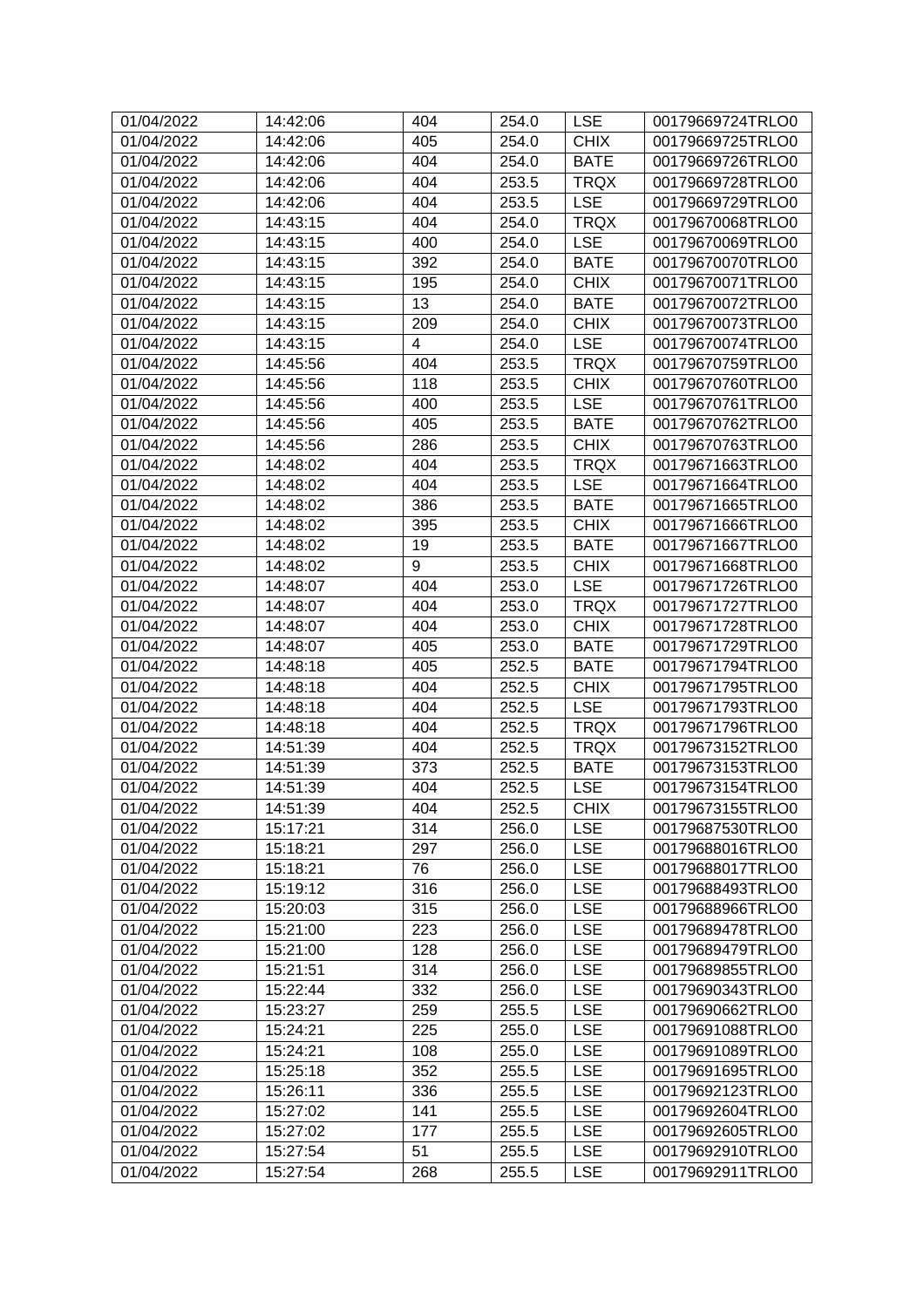| 01/04/2022 | 15:28:45 | 322 | 255.5 | <b>LSE</b>  | 00179693390TRLO0 |
|------------|----------|-----|-------|-------------|------------------|
| 01/04/2022 | 15:29:36 | 257 | 255.5 | <b>LSE</b>  | 00179693737TRLO0 |
| 01/04/2022 | 15:29:36 | 65  | 255.5 | <b>LSE</b>  | 00179693738TRLO0 |
| 01/04/2022 | 15:30:24 | 302 | 255.5 | <b>LSE</b>  | 00179694196TRLO0 |
| 01/04/2022 | 15:31:12 | 299 | 255.5 | <b>LSE</b>  | 00179694698TRLO0 |
| 01/04/2022 | 15:32:00 | 233 | 255.5 | <b>LSE</b>  | 00179695061TRLO0 |
| 01/04/2022 | 15:32:00 | 65  | 255.5 | <b>LSE</b>  | 00179695062TRLO0 |
| 01/04/2022 | 15:32:57 | 131 | 255.5 | <b>LSE</b>  | 00179695376TRLO0 |
| 01/04/2022 | 15:32:57 | 222 | 255.5 | <b>LSE</b>  | 00179695377TRLO0 |
| 01/04/2022 | 15:33:41 | 277 | 255.5 | <b>LSE</b>  | 00179695796TRLO0 |
| 01/04/2022 | 15:34:39 | 1   | 255.5 | <b>LSE</b>  | 00179696236TRLO0 |
| 01/04/2022 | 15:34:39 | 150 | 255.5 | <b>LSE</b>  | 00179696237TRLO0 |
| 01/04/2022 | 15:34:39 | 196 | 255.5 | <b>LSE</b>  | 00179696238TRLO0 |
| 01/04/2022 | 15:35:24 | 272 | 255.5 | <b>LSE</b>  | 00179696604TRLO0 |
| 01/04/2022 | 15:36:15 | 179 | 255.5 | <b>LSE</b>  | 00179697054TRLO0 |
| 01/04/2022 | 15:36:15 | 126 | 255.5 | <b>LSE</b>  | 00179697055TRLO0 |
| 01/04/2022 | 15:37:11 | 210 | 255.5 | <b>LSE</b>  | 00179697427TRLO0 |
| 01/04/2022 | 15:37:11 | 129 | 255.5 | <b>LSE</b>  | 00179697428TRLO0 |
| 01/04/2022 | 15:38:08 | 335 | 255.5 | <b>LSE</b>  | 00179697811TRLO0 |
| 01/04/2022 | 15:39:00 | 165 | 255.5 | <b>LSE</b>  | 00179698148TRLO0 |
| 01/04/2022 | 15:39:00 | 133 | 255.5 | <b>LSE</b>  | 00179698149TRLO0 |
| 01/04/2022 | 15:39:54 | 17  | 255.5 | <b>LSE</b>  | 00179698530TRLO0 |
| 01/04/2022 | 15:39:54 | 86  | 255.5 | <b>LSE</b>  | 00179698531TRLO0 |
| 01/04/2022 | 15:39:54 | 211 | 255.5 | <b>LSE</b>  | 00179698532TRLO0 |
| 01/04/2022 | 15:40:51 | 272 | 255.5 | <b>LSE</b>  | 00179698945TRLO0 |
| 01/04/2022 | 15:40:51 | 58  | 255.5 | <b>LSE</b>  | 00179698946TRLO0 |
| 01/04/2022 | 15:41:02 | 317 | 254.5 | <b>LSE</b>  | 00179699048TRLO0 |
| 01/04/2022 | 15:41:48 | 100 | 255.5 | <b>LSE</b>  | 00179699523TRLO0 |
| 01/04/2022 | 15:41:48 | 181 | 255.5 | <b>LSE</b>  | 00179699524TRLO0 |
| 01/04/2022 | 15:41:48 | 49  | 255.5 | <b>LSE</b>  | 00179699525TRLO0 |
| 01/04/2022 | 15:42:32 | 261 | 255.5 | <b>LSE</b>  | 00179699886TRLO0 |
| 01/04/2022 | 15:43:30 | 68  | 255.5 | <b>LSE</b>  | 00179700217TRLO0 |
| 01/04/2022 | 15:43:30 | 263 | 255.5 | <b>LSE</b>  | 00179700218TRLO0 |
| 01/04/2022 | 15:44:30 | 237 | 255.5 | <b>LSE</b>  | 00179700661TRLO0 |
| 01/04/2022 | 15:44:30 | 115 | 255.5 | <b>LSE</b>  | 00179700662TRLO0 |
| 01/04/2022 | 15:45:30 | 88  | 255.5 | <b>LSE</b>  | 00179701117TRLO0 |
| 01/04/2022 | 15:45:30 | 264 | 255.5 | <b>LSE</b>  | 00179701118TRLO0 |
| 01/04/2022 | 15:46:30 | 333 | 255.5 | <b>LSE</b>  | 00179701572TRLO0 |
| 01/04/2022 | 15:46:30 | 16  | 255.5 | <b>LSE</b>  | 00179701573TRLO0 |
| 01/04/2022 | 15:48:54 | 87  | 254.5 | <b>LSE</b>  | 00179702557TRLO0 |
| 01/04/2022 | 15:48:54 | 404 | 254.5 | <b>CHIX</b> | 00179702558TRLO0 |
| 01/04/2022 | 15:48:54 | 404 | 254.5 | <b>TRQX</b> | 00179702559TRLO0 |
| 01/04/2022 | 15:48:54 | 381 | 254.5 | <b>BATE</b> | 00179702560TRLO0 |
| 01/04/2022 | 15:48:54 | 24  | 254.5 | <b>BATE</b> | 00179702561TRLO0 |
| 01/04/2022 | 15:51:36 | 426 | 253.5 | <b>TRQX</b> | 00179703711TRLO0 |
| 01/04/2022 | 15:51:36 | 539 | 253.5 | <b>BATE</b> | 00179703712TRLO0 |
| 01/04/2022 | 15:51:36 | 57  | 253.5 | <b>CHIX</b> | 00179703713TRLO0 |
| 01/04/2022 | 15:51:36 | 513 | 253.5 | <b>LSE</b>  | 00179703714TRLO0 |
| 01/04/2022 | 15:51:36 | 209 | 253.5 | <b>CHIX</b> | 00179703715TRLO0 |
| 01/04/2022 | 15:51:36 | 26  | 253.5 | <b>LSE</b>  | 00179703716TRLO0 |
| 01/04/2022 | 15:51:36 | 273 | 253.5 | <b>CHIX</b> | 00179703717TRLO0 |
| 01/04/2022 | 15:56:20 | 394 | 253.0 | <b>TRQX</b> | 00179705538TRLO0 |
| 01/04/2022 | 15:56:20 | 555 | 253.0 | <b>BATE</b> | 00179705539TRLO0 |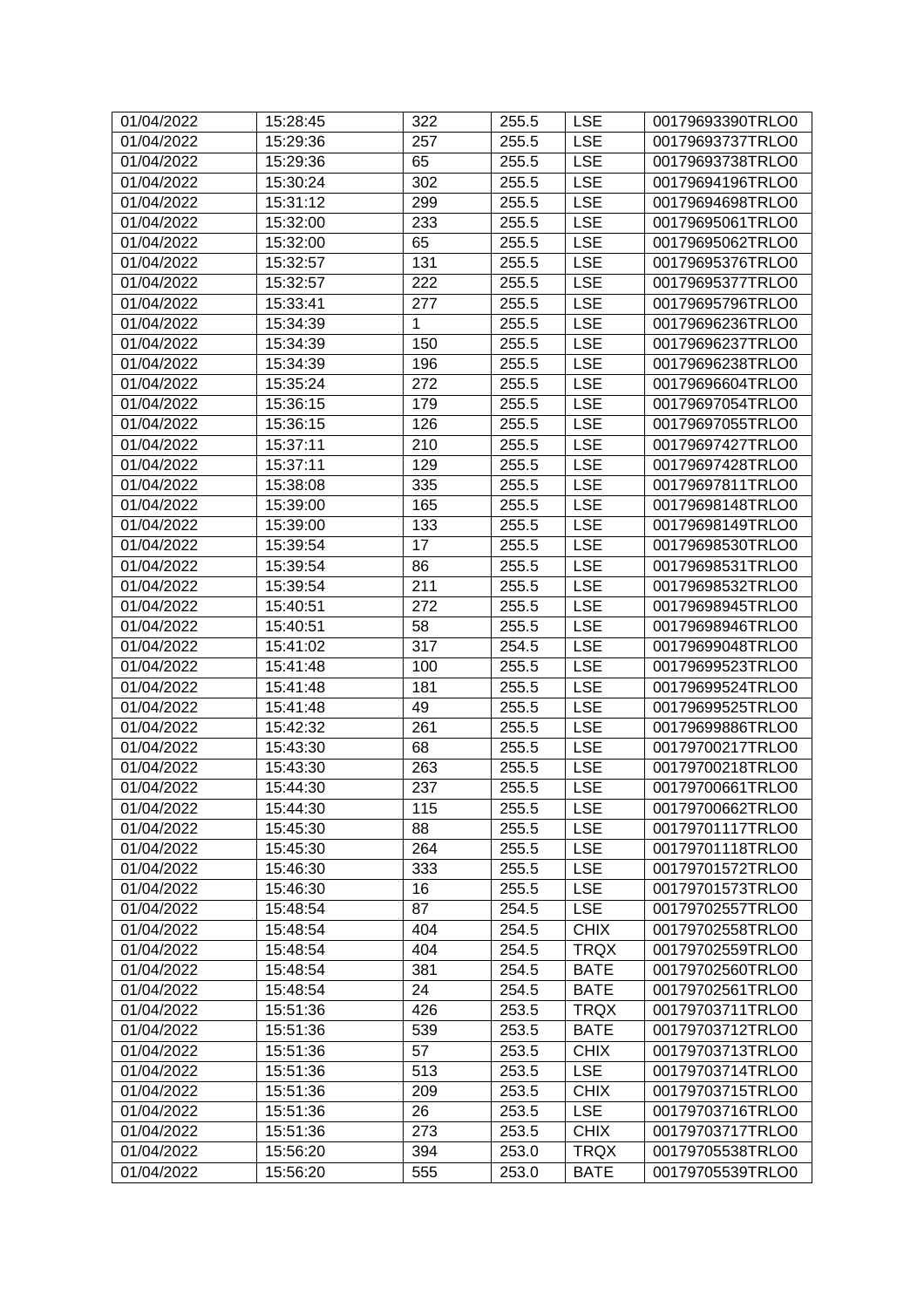| 01/04/2022 | 15:57:02 | 160   | 253.0 | <b>TRQX</b> | 00179705691TRLO0 |
|------------|----------|-------|-------|-------------|------------------|
| 01/04/2022 | 15:57:02 | 451   | 253.0 | <b>CHIX</b> | 00179705692TRLO0 |
| 01/04/2022 | 15:57:02 | 451   | 253.0 | <b>LSE</b>  | 00179705693TRLO0 |
| 01/04/2022 | 16:00:56 | 405   | 252.5 | <b>BATE</b> | 00179706704TRLO0 |
| 01/04/2022 | 16:00:56 | 404   | 252.5 | <b>CHIX</b> | 00179706705TRLO0 |
| 01/04/2022 | 16:00:56 | 333   | 252.5 | <b>LSE</b>  | 00179706706TRLO0 |
| 01/04/2022 | 16:05:15 | 50    | 252.0 | <b>LSE</b>  | 00179708276TRLO0 |
| 01/04/2022 | 16:06:15 | 49    | 252.0 | <b>LSE</b>  | 00179708754TRLO0 |
| 01/04/2022 | 16:06:17 | 389   | 252.0 | <b>TRQX</b> | 00179708768TRLO0 |
| 01/04/2022 | 16:06:17 | 15    | 252.0 | <b>TRQX</b> | 00179708769TRLO0 |
| 01/04/2022 | 16:06:17 | 305   | 252.0 | <b>LSE</b>  | 00179708770TRLO0 |
| 01/04/2022 | 16:06:17 | 389   | 252.0 | <b>BATE</b> | 00179708771TRLO0 |
| 01/04/2022 | 16:06:17 | 404   | 252.0 | <b>CHIX</b> | 00179708772TRLO0 |
| 01/04/2022 | 16:06:17 | 16    | 252.0 | <b>BATE</b> | 00179708773TRLO0 |
| 01/04/2022 | 16:15:03 | 81    | 252.0 | <b>LSE</b>  | 00179711880TRLO0 |
| 01/04/2022 | 16:16:43 | 295   | 252.0 | <b>LSE</b>  | 00179712472TRLO0 |
| 01/04/2022 | 16:19:27 | 28    | 252.0 | <b>LSE</b>  | 00179713609TRLO0 |
| 01/04/2022 | 16:20:41 | 404   | 252.5 | <b>TRQX</b> | 00179714128TRLO0 |
| 01/04/2022 | 16:20:41 | 405   | 252.5 | <b>BATE</b> | 00179714129TRLO0 |
| 01/04/2022 | 16:20:41 | 404   | 252.5 | <b>CHIX</b> | 00179714130TRLO0 |
| 01/04/2022 | 16:20:45 | 404   | 252.5 | <b>TRQX</b> | 00179714204TRLO0 |
| 01/04/2022 | 16:20:45 | 81    | 252.5 | <b>CHIX</b> | 00179714205TRLO0 |
| 01/04/2022 | 16:20:45 | 81    | 252.5 | <b>BATE</b> | 00179714206TRLO0 |
| 01/04/2022 | 16:20:45 | 323   | 252.5 | <b>CHIX</b> | 00179714207TRLO0 |
| 01/04/2022 | 16:20:45 | 324   | 252.5 | <b>BATE</b> | 00179714208TRLO0 |
| 01/04/2022 | 16:20:45 | 404   | 252.5 | <b>LSE</b>  | 00179714209TRLO0 |
| 01/04/2022 | 16:21:34 | 445   | 252.5 | <b>CHIX</b> | 00179714550TRLO0 |
| 01/04/2022 | 16:21:34 | 364   | 252.5 | <b>BATE</b> | 00179714551TRLO0 |
| 01/04/2022 | 16:21:34 | 444   | 252.5 | <b>TRQX</b> | 00179714549TRLO0 |
| 01/04/2022 | 16:21:34 | 364   | 252.5 | <b>LSE</b>  | 00179714552TRLO0 |
| 01/04/2022 | 16:22:43 | 364   | 252.5 | <b>LSE</b>  | 00179715024TRLO0 |
| 01/04/2022 | 16:22:43 | 444   | 252.5 | <b>TRQX</b> | 00179715025TRLO0 |
| 01/04/2022 | 16:22:43 | 364   | 252.5 | <b>BATE</b> | 00179715026TRLO0 |
| 01/04/2022 | 16:22:43 | 445   | 252.5 | <b>CHIX</b> | 00179715027TRLO0 |
| 01/04/2022 | 16:22:50 | 169   | 252.5 | <b>TRQX</b> | 00179715058TRLO0 |
| 01/04/2022 | 16:22:50 | 405   | 252.5 | <b>BATE</b> | 00179715059TRLO0 |
| 01/04/2022 | 16:22:50 | 404   | 252.5 | <b>CHIX</b> | 00179715060TRLO0 |
| 01/04/2022 | 16:22:56 | 404   | 252.5 | <b>LSE</b>  | 00179715093TRLO0 |
| 01/04/2022 | 16:23:42 | 404   | 252.5 | <b>TRQX</b> | 00179715436TRLO0 |
| 01/04/2022 | 16:23:42 | 190   | 252.5 | <b>CHIX</b> | 00179715437TRLO0 |
| 01/04/2022 | 16:24:53 | 306   | 252.5 | <b>BATE</b> | 00179716010TRLO0 |
| 01/04/2022 | 16:25:03 | 264   | 252.5 | <b>LSE</b>  | 00179716097TRLO0 |
| 01/04/2022 | 16:25:03 | 900   | 252.5 | <b>TRQX</b> | 00179716098TRLO0 |
| 01/04/2022 | 16:25:03 | 140   | 252.5 | <b>LSE</b>  | 00179716099TRLO0 |
| 01/04/2022 | 16:25:03 | 99    | 252.5 | <b>BATE</b> | 00179716100TRLO0 |
| 01/04/2022 | 16:25:03 | 214   | 252.5 | <b>CHIX</b> | 00179716101TRLO0 |
| 01/04/2022 | 16:25:58 | 918   | 252.5 | <b>TRQX</b> | 00179716454TRLO0 |
| 01/04/2022 | 16:25:58 | 246   | 252.5 | <b>TRQX</b> | 00179716455TRLO0 |
| 01/04/2022 | 16:27:45 | 256   | 252.5 | <b>LSE</b>  | 00179717306TRLO0 |
| 01/04/2022 | 16:28:46 | 40    | 252.5 | <b>BATE</b> | 00179717729TRLO0 |
| 01/04/2022 | 16:35:22 | 1,239 | 253.5 | <b>LSE</b>  | 00179720414TRLO0 |
| 01/04/2022 | 16:35:22 | 1,212 | 253.5 | <b>LSE</b>  | 00179720415TRLO0 |
| 01/04/2022 | 16:35:22 | 4,682 | 253.5 | <b>LSE</b>  | 00179720416TRLO0 |